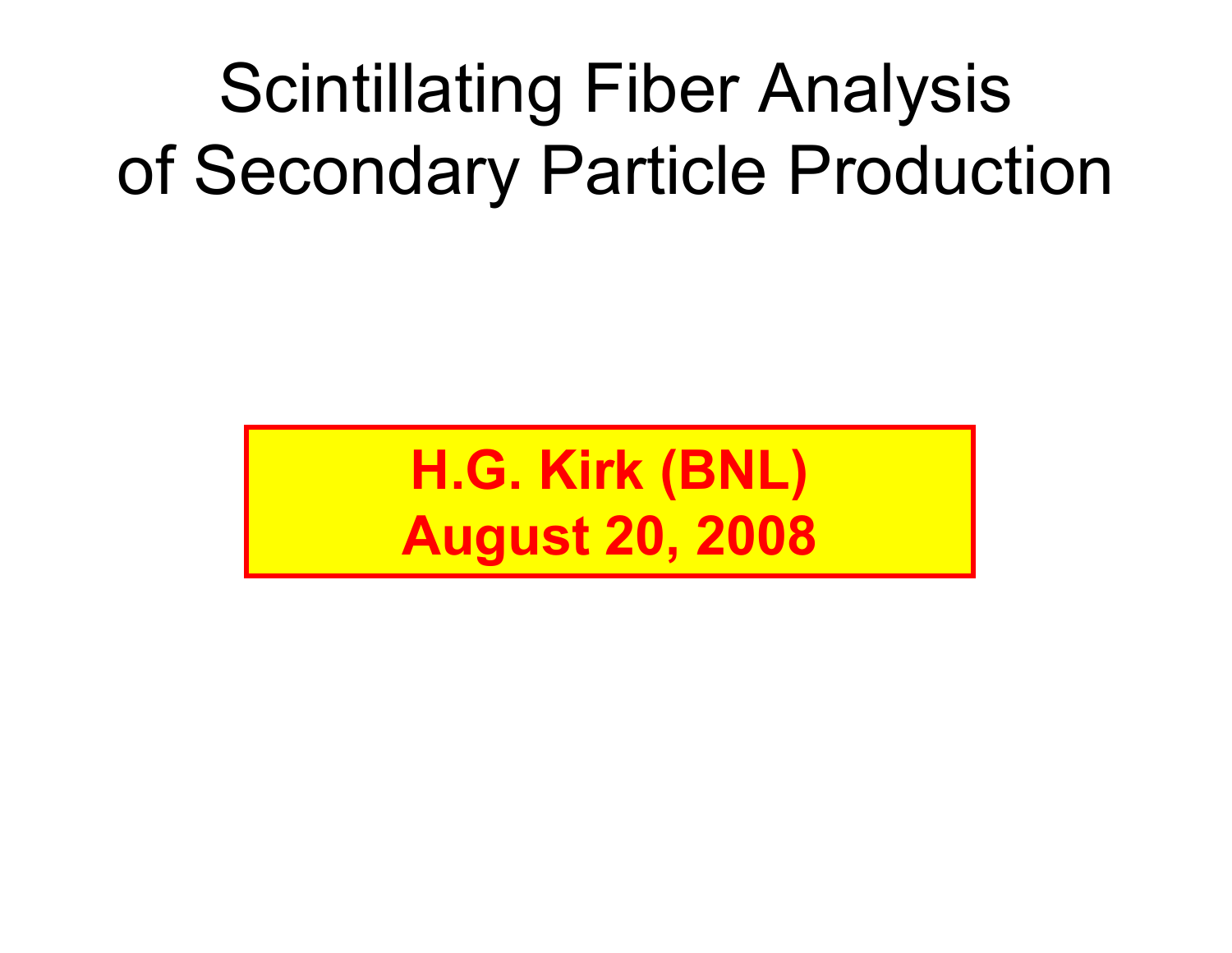# The Scintillating Fiber



Scintillating fiber along the primary vessel

#### Ti beam-exit window



The scintillating fiber ended at the optics patch panel on the side of the mercury secondary containment vessel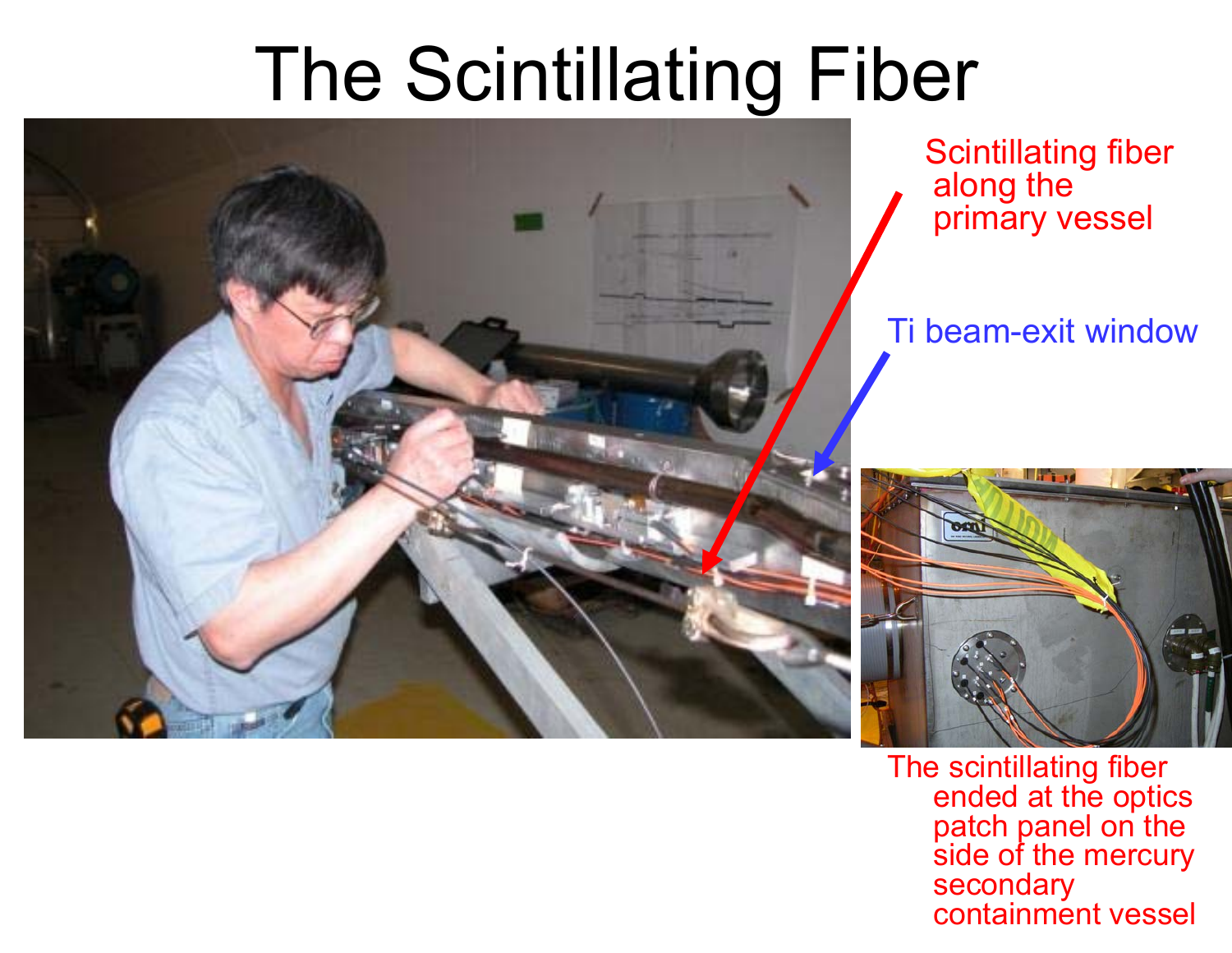#### The Waveforms

Scope input with 1 M $\Omega$  termination,  $\Rightarrow$  signal was integrated

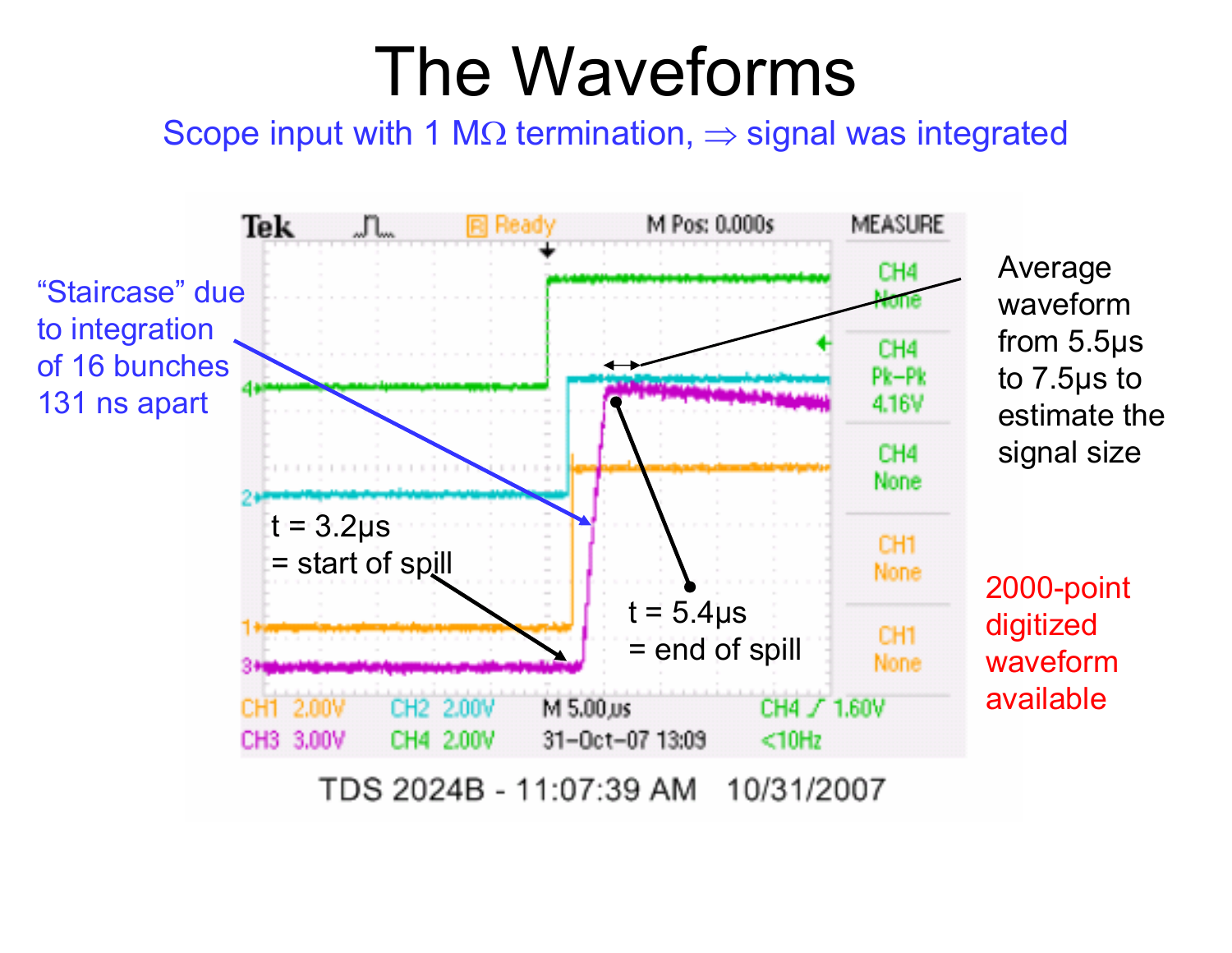#### Pump/Probe 700 μs Delay

12 bunches in Pump, 4 bunches in Probe



To a first approximation, the mercury jet was still an effective target 700 μs after disruption by the "pump" protons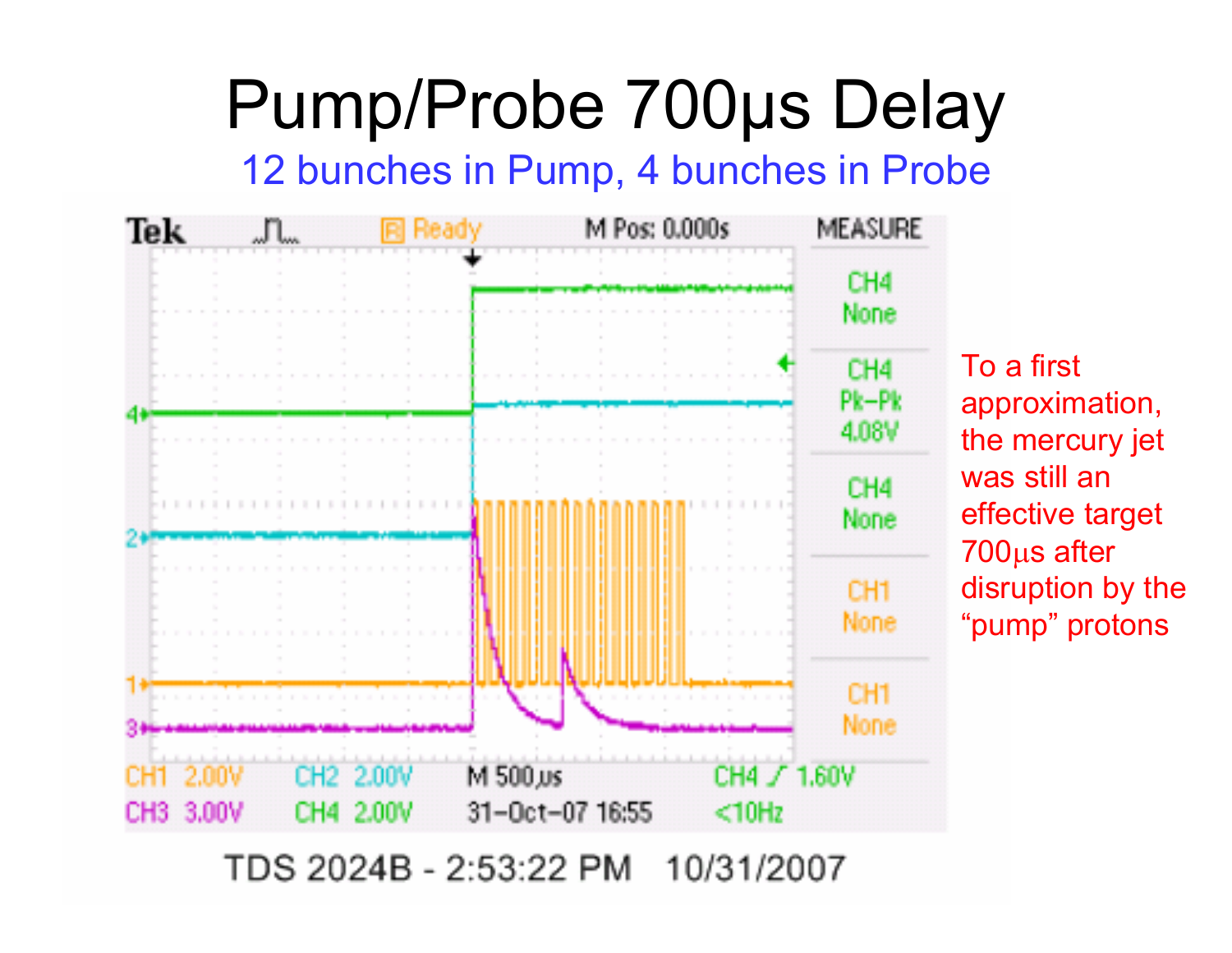#### Pump/Probe 40 μs Delay

#### 12 bunches in Pump, 4 bunches in Probe

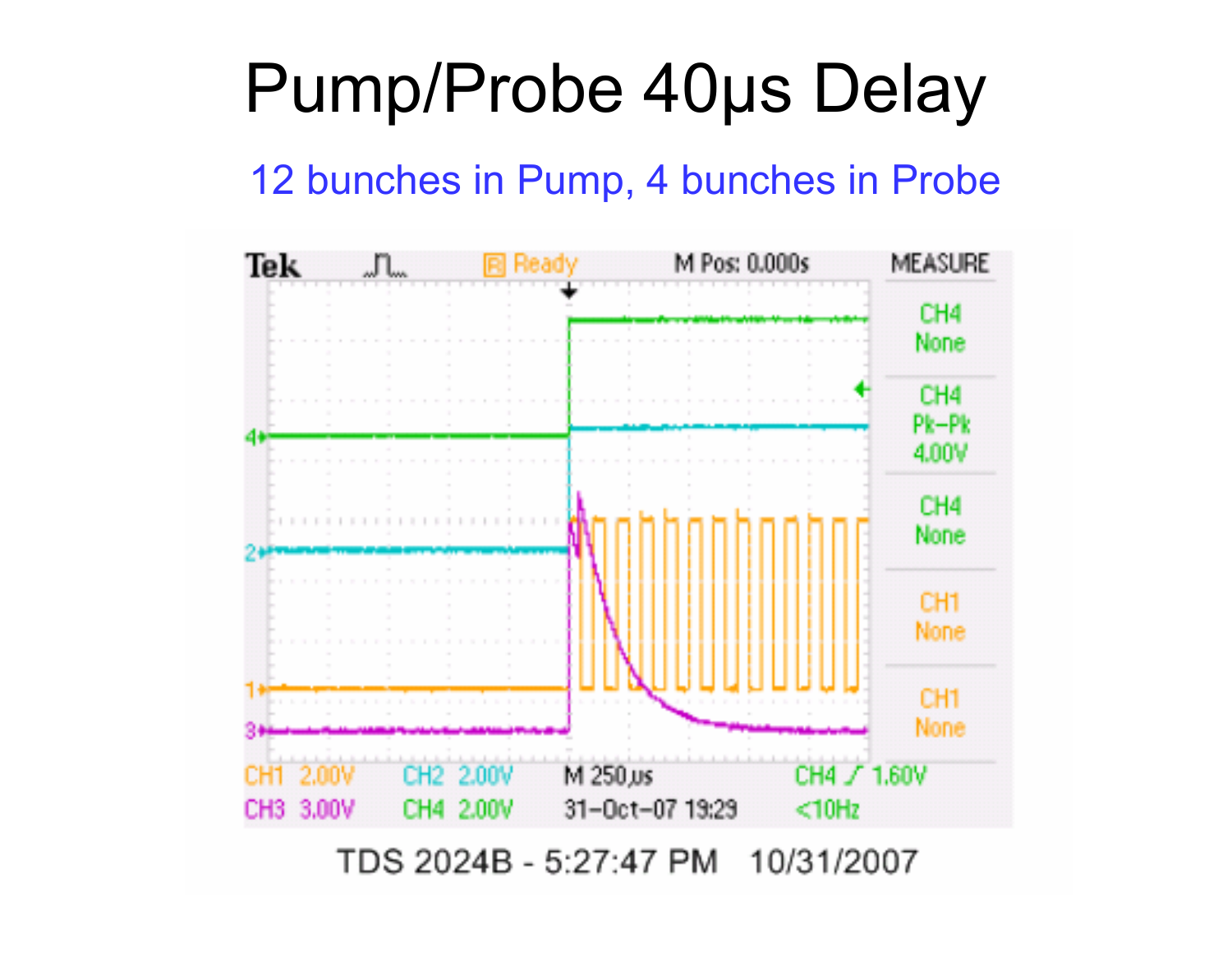## 40μs Delay Detail

Shot 8046

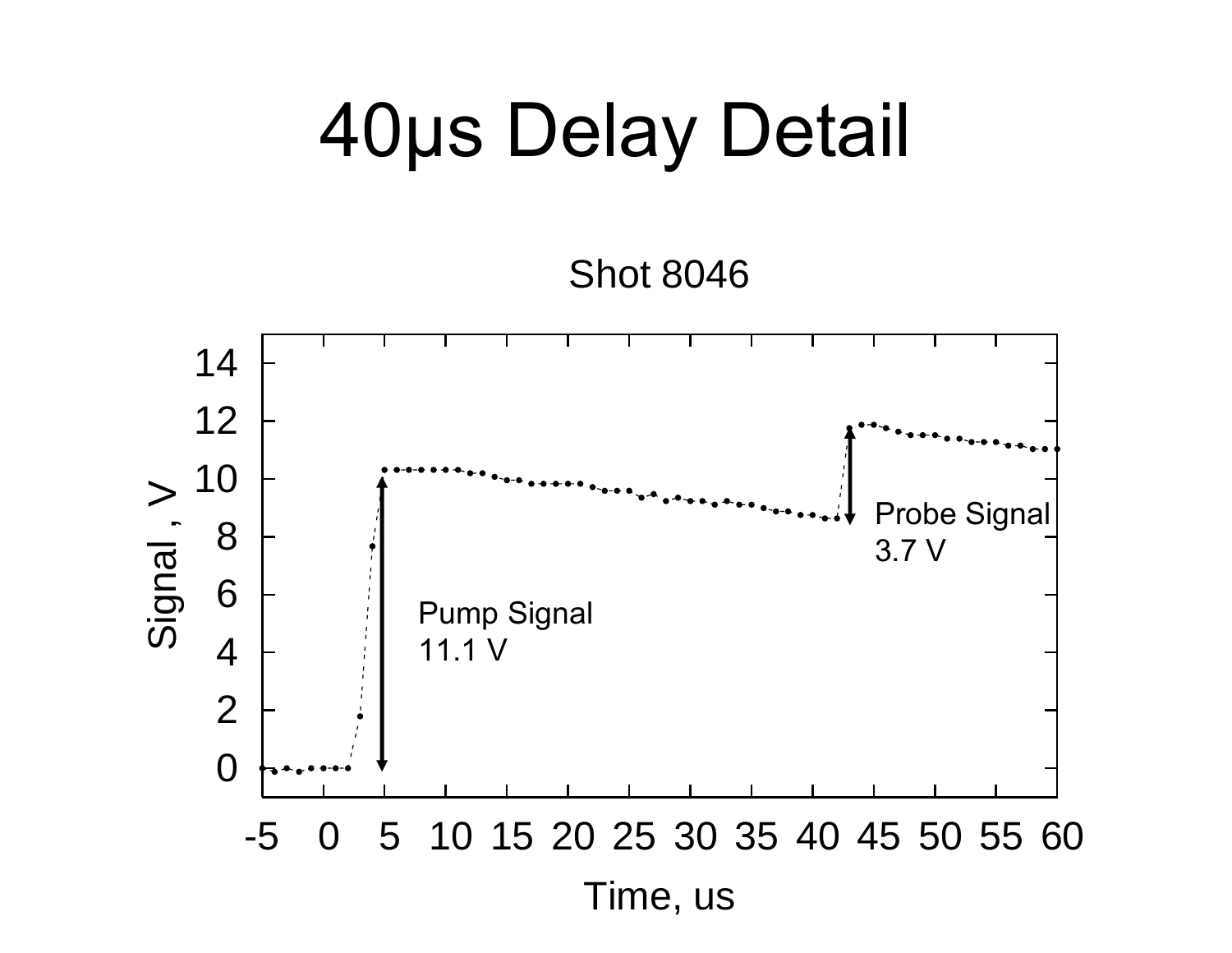## Target Out Analysis

Target Out

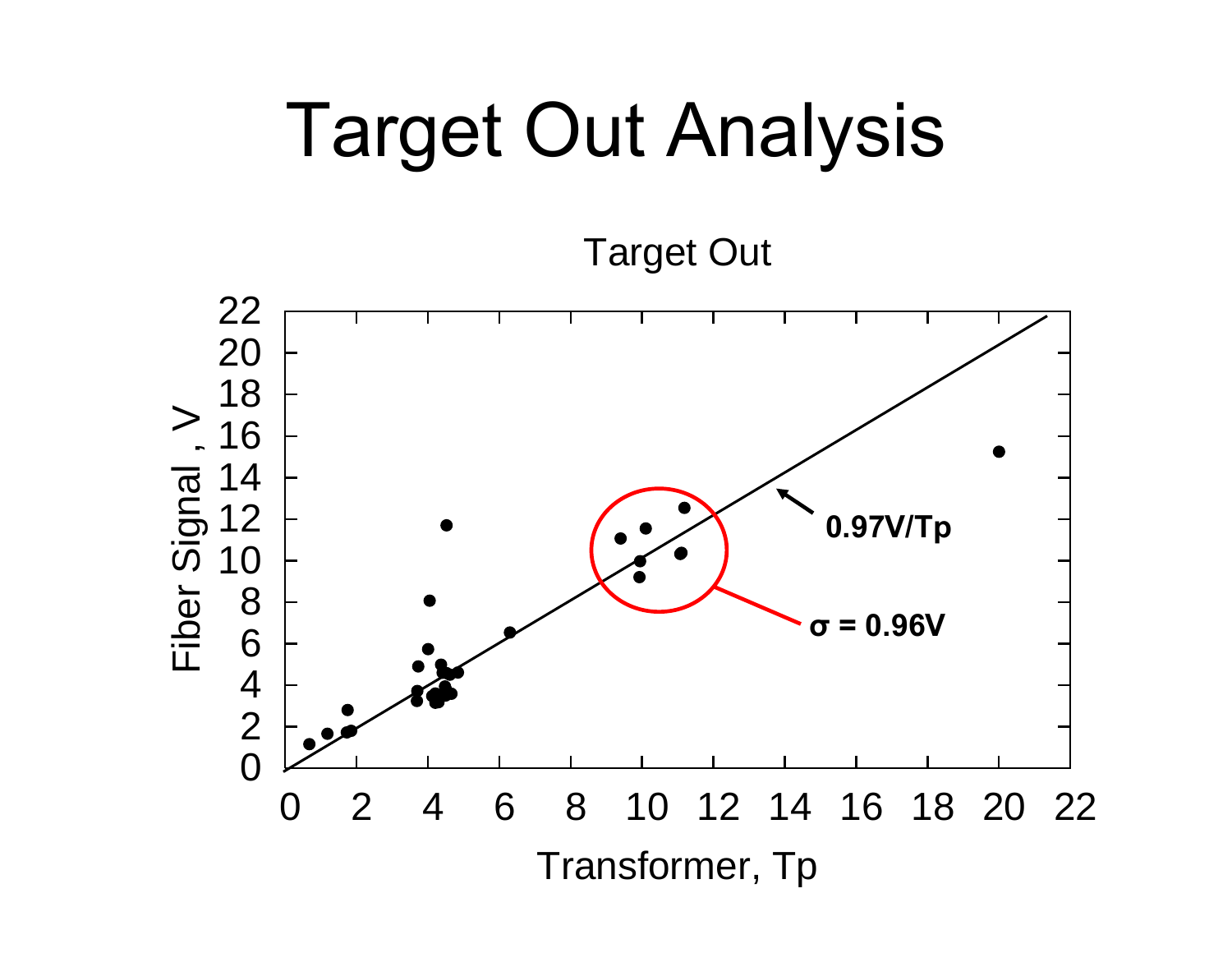# The 15000 Series (Day 15)





**Target In Target out**

**Optical Attenuation Installed— Waveform amplitude sample reduced to 5.5-6.5 μ s** **Target In/Out Ratio = 3.8**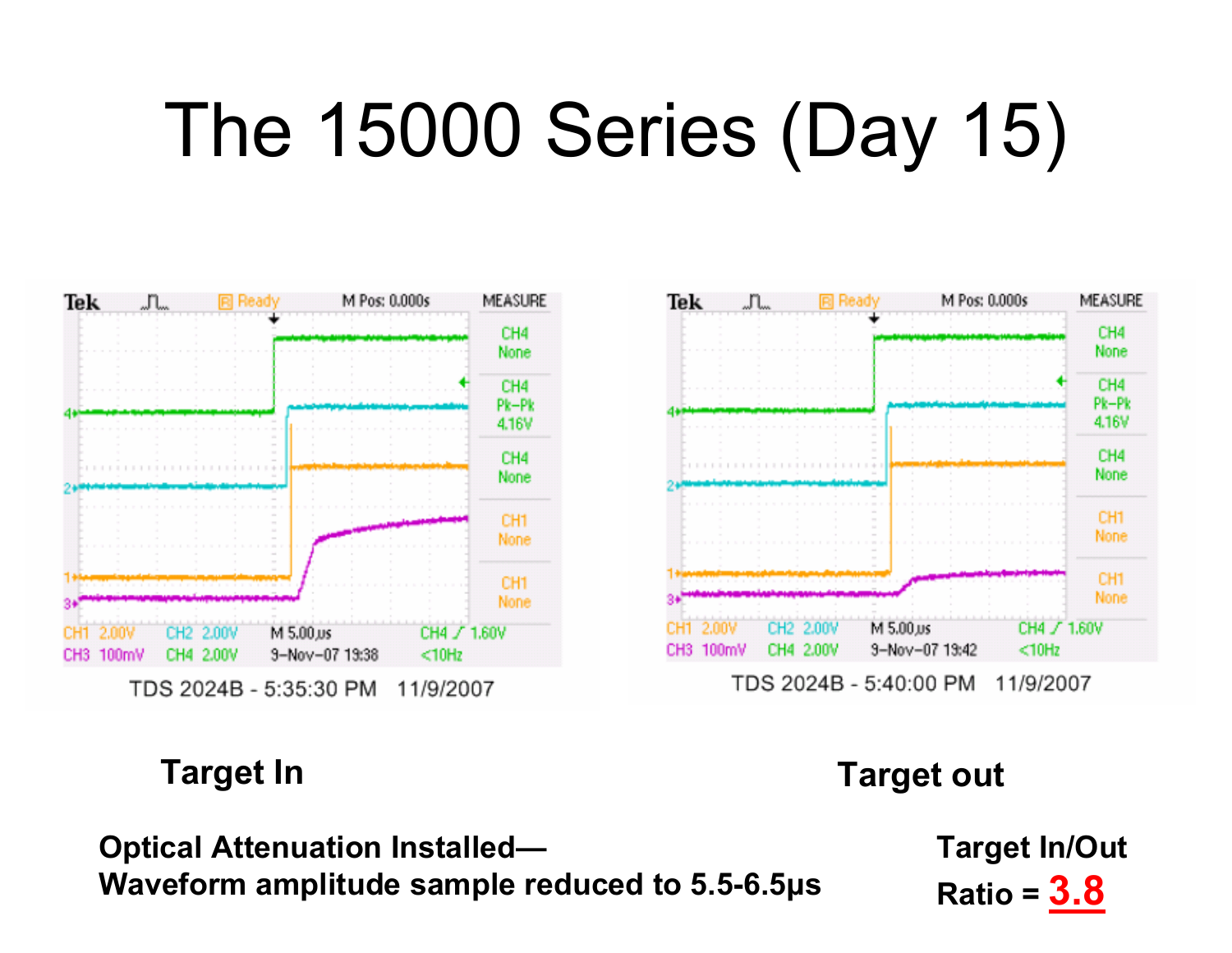#### Target in/out ratio from diamond secondary particle detectors

[M. Palm, Dec 19, 2007]